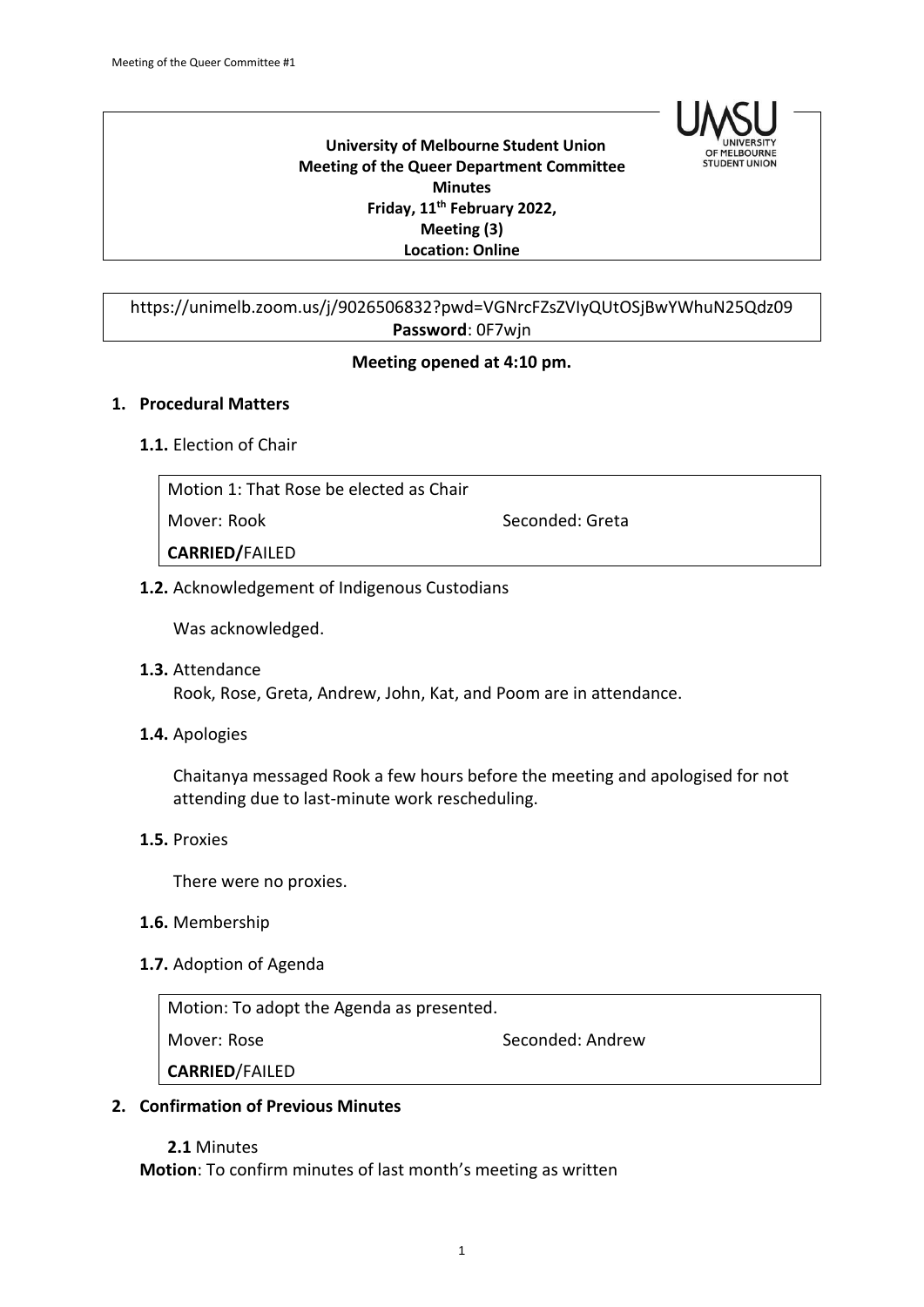# **Mover: Rose Seconder: John Outcome: CARRIED**

### **3. Conflicts of Interest Declaration**

Rook stated that they were friends with the drag artist fronting the drag makeup workshop and so elected to stay out of discussion of motion 7.5.

### **4. Matters Arising from the Minutes**

No matters arose from the minutes.

#### **5. Correspondence**

Rose spoke about how they and Rook spoke with Dr Joy Damousi, executive sponsor of Pride in Action, about them speaking at the Robert Menzies Institute. Considering Menzies' history of being highly discriminatory towards minorities, it was thought, along with some previous OBs who were consulted with, that this was inappropriate and may damage the reputation of Pride in Action through association. Dr Damousi refused to pull the lecture.

Andrew asked about whether the lecture was affiliated with right-wing politics, Rose reminded him to use the SL and explained the circumstances of the lecture further, explaining that it was at the Institute but not explicitly queer related.

Rose spoke about the meeting with Michelle McNamara and how there was space going forward to use WorkSafe claims as an opportunity to incite action against previously identified TERF activity on campus.

Rook spoke on correspondence with Advocacy & Legal regarding Stop 1 requiring a fee for trans students to change their name on their student ID in the event of a legal name change, as well as escalating the review of the PHIL20046 Feminism subject to the Academic Board.

Poom on the speaking list wanted to ask question about Dr Damousi, but held off discussion for later.

# 6. **Office Bearer Reports**

Rose – getting ready for Summerfest, training, recap video for the 'No Transphobia in Our Tutes' campaign

Rook – misconduct tribunals, planning for collectives, cleaning office/queer space

Motion: To accept the Office Bearer Reports en Bloc

Mover: Rose Seconded: Poom

**CARRIED**/FAILED

# **6.3 – Discussion of Midsumma**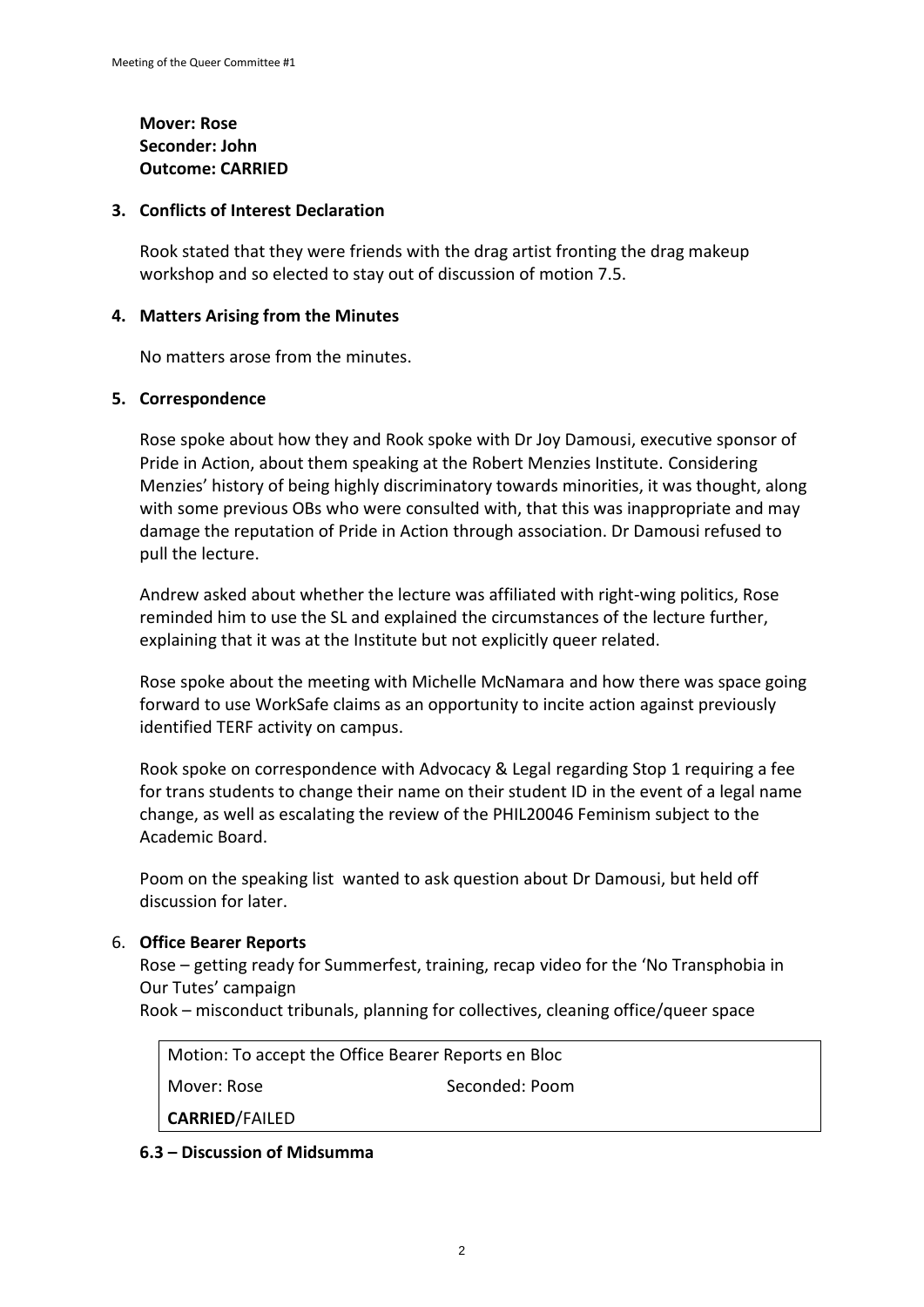Rook explained the basic timeline with the decision to cancel Midsumma, stating that the previous OBs registered for the event as a consequence of limited student inclusion by the university in the 2021 contingent. Rook and Rose were then contacted by the POC Department a week before the march was meant to take place and were asked to pull out due to the heavy presence of police and private incarceration firms. A statement was drafted up on Sunday the week before the march and once UMSU Queer's presence at the march was questioned in the student council meeting that Monday, the OBs felt as though they had no choice but to pull out at this point. The statement was released on Monday night and the Communications team was able to send out notice via email to those who had registered on Tuesday.

Due to stress and a heavy workload, both Rook and Rose had forgotten to formally message the committee Facebook Messenger chat to inform them of the decision. This discussion of the Midsumma Pride March was in reaction to this mistake and to the extended conversation that occurred in the chat on Saturday 5/2/22.

Rook apologised for a lack of transparency and poor communication over the decision but stated that some of the comments made on Saturday were inappropriate and unhelpful to ongoing cooperation between OBs and committee members, expressing disappointment over implications of incompetence and/or malice made by certain committee members.

Rose reinforced Rook's sentiments and stressed that the two of them were doing their best and wanted to improve in their communication skills with the committee but that it wasn't fair for the committee to expect mistakes to never happen.

Greta had to quickly step out of the meeting to take an important work call and was absent for the majority of the Midsumma discussion.

Rook pointed out that there was precedence from 2019 stating that Midsumma was an organisation not to be affiliated with, so regardless of consultation or not, it wouldn't have been appropriate for committee to weigh in on a subject that council had already ruled on.

https://umsu.unimelb.edu.au/wp-content/uploads/2019/11/stances-bookletnew.pdf?fbclid=IwAR1\_- B6qQKKQ3OtDbtv7e0UnOJV1bu28Lu2E0Ogh1ovY1TkCyf6lXvj6MhA

Andrew asked why neither OBs were aware of this document and the consequences it had on Midsumma. Rook elaborated that no one on the student council was even aware of this, as it hadn't been brought during the most recent meeting and was instead brought to the attention of the OBs via one of the Women's officers after the decision was made. Poom asked whether this decision made in 2019 was binding and had any effect now and after some quick reading, Rook confirmed that the decision on Midsumma did still have precedence. Poom then suggested the possibility of bringing this back to council for more discussion.

# **7. Motions on Notice**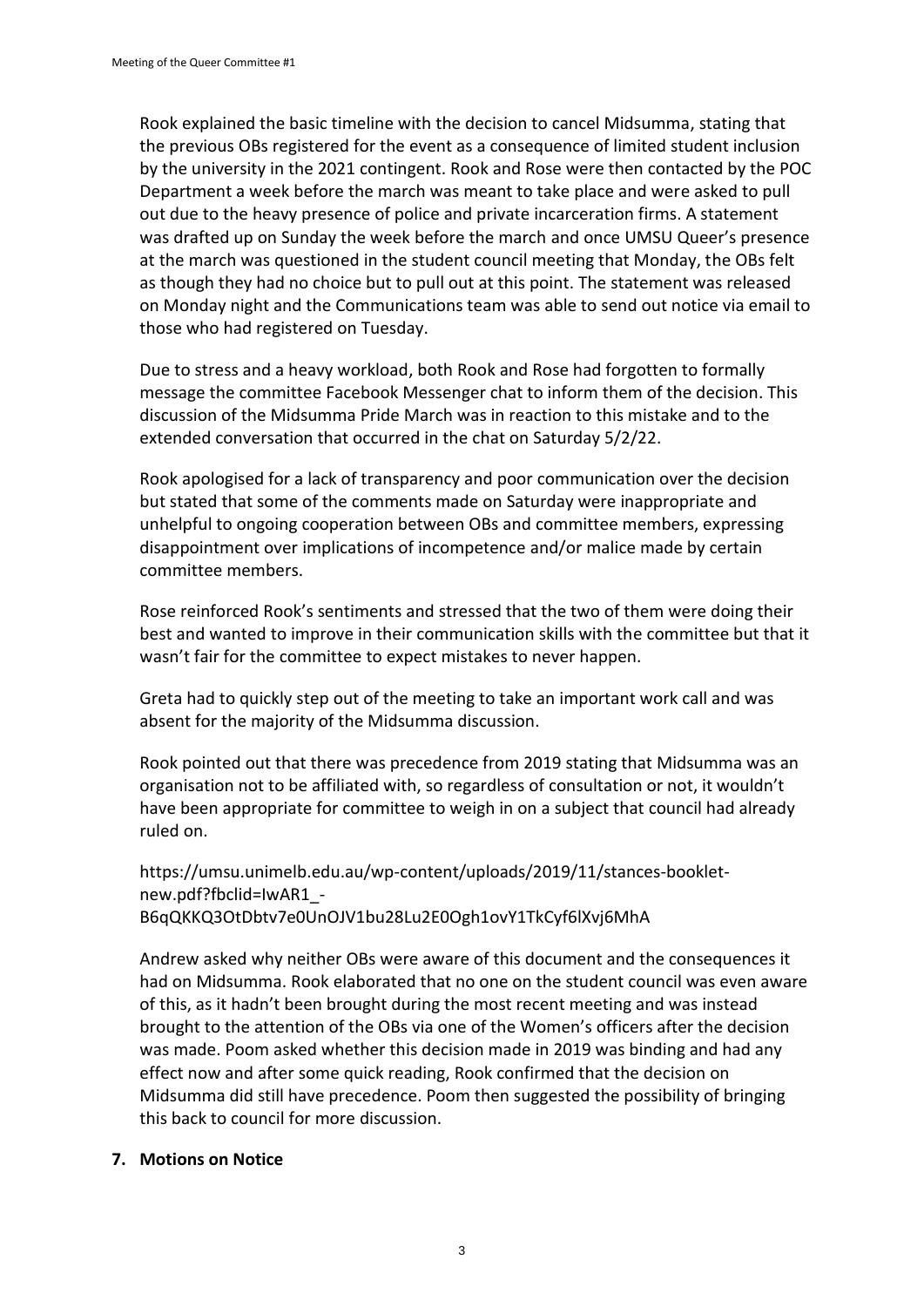# **7.1 – Approval of expenditure for collectives (incl. Queer Lunch)**

Rose explained the logistics of the collectives.

Greta asked for clarification as to the breakdown of expenses and how the expenses were determined, as well as whether they had been made with the input of previous OBs. Rose confirmed that they had and Rook pulled up spreadsheets made showing the differences in budget trends. In viewing the spreadsheets, Andrew asked as to why there was such a big disparity between Queer x POC expenditure and that of other collectives, to which Rook explained that POC was a much larger collective and had more food requirements to account for. Poom was then called upon to elaborate, and he explained that attendance tends to fluctuate a lot and the larger budget was to ensure the collective had enough.

Greta expressed concern as to the size of the Queer x Disabilities collective. Rook explained that attendance had been an ongoing issue and the decision to downsize was made in collaboration with the Disability department. Rose highlighted that we were aiming to find alternatives to still have the collective run in some capacity. Poom further explained the situation, having sat on the Disability committee, stating that COVID had been an issue but attendance at this particular collective was always a problem. This is due to queer and disabled students often choosing Queer Lunch over the collective due to having better food options and being time poor.

# **Motion 7.1**

To approve \$9620 from the Collectives budget line for the year's spending for the following collectives: Queer Lunch (\$4600), Trans Collective (\$480), Queer x POC (\$1800 – same amount to be contributed by POC), QPAC (\$1000), Queer x Media (\$240), Ace/Aro (\$480), Southbank (\$960 – Southbank to contribute same amount).

**Mover: Rose Seconder: John Outcome: CARRIED**

# **7.2 – Approval of expenditure for Queer x Dis social**

Andrew asked what the event would look like and Rook stated that it was going to be a scaled up version of the collective. It would take place in the training room with snacks and games.

# **Motion 7.2**

To approve expenditure of \$50 for the Queer x Disability Social from the Special Projects and Events budget line to fund snacks. The Disabilities Department is to match us on this amount.

**Mover: Rose Seconder: Andrew Outcome: CARRIED**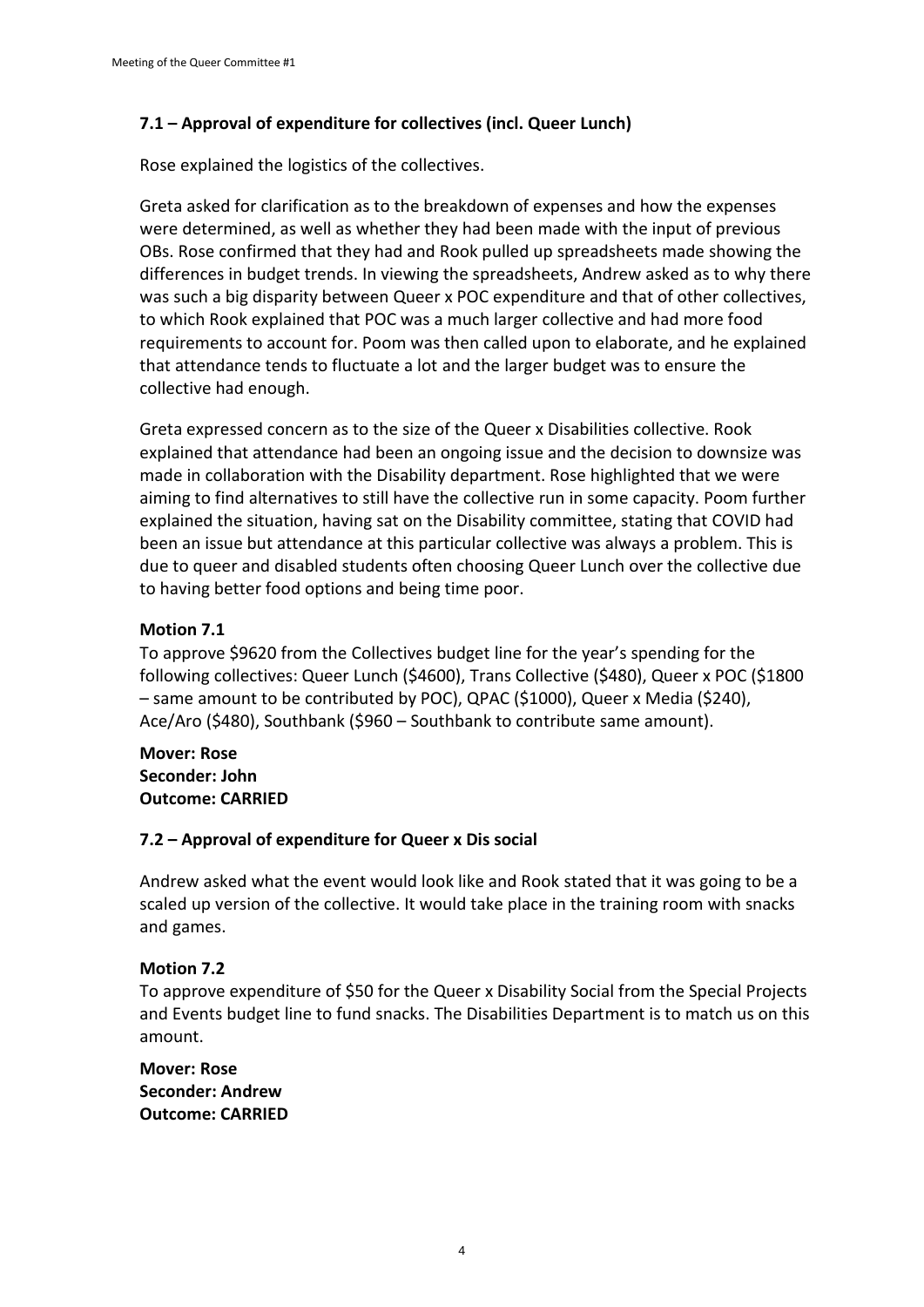# **7.3 – Approval of expenditure for Queer Film Night**

Rook and Rose explained the logistics of Queer Film Night, stating that it would be a collaboration with the Film Society and would take place at the Forum Theatre.

### **Motion 7.3**

To approve expenditure of \$500 from Special Projects and Events budget line to fund screening rights (\$240) and pizza (estimates for similar events are around \$200 but this is estimated to be larger) for the Queer Film Night collaboration with the Film Society.

**Mover: Rose Seconder: Greta Outcome: CARRIED**

# **7.4 – Approval of expenditure for lollies for Summerfest**

Rose outlined how it would be nice to have lollies for the Summerfest in-person stalls.

#### **Motion 7.4**

To approve expenditure of \$40 worth of lollies from the Special Projects and Events budget line for the 3 in-person Summerfest expos UMSU Queer is attending.

**Mover**: Rose **Seconder**: John **Outcome:** CARRIED

#### **7.5 – Approval of expenditure for the Drag Makeup Workshop**

Rose explained that we would be using the same drag artist who performed at Queer Collaborations 2021 and gave a basic description on what he would be showcasing. John asked what blended mode meant in this context and Rose explained that this would hopefully mean him performing on campus to an audience as well as livestreaming on Zoom.

#### **Motion 7.5**

To approve expenditure of \$130 from Special Projects and Events budget line to hire drag artist Belial B'zarr to give a blended mode workshop on drag makeup and history. The Creative Arts Department are to contribute another \$130 as part of a collaboration to help fund.

**Mover: Rose Seconder: Poom Outcome: CARRIED**

**7.6 – Approval of expenditure for G&Ts with LGBTs**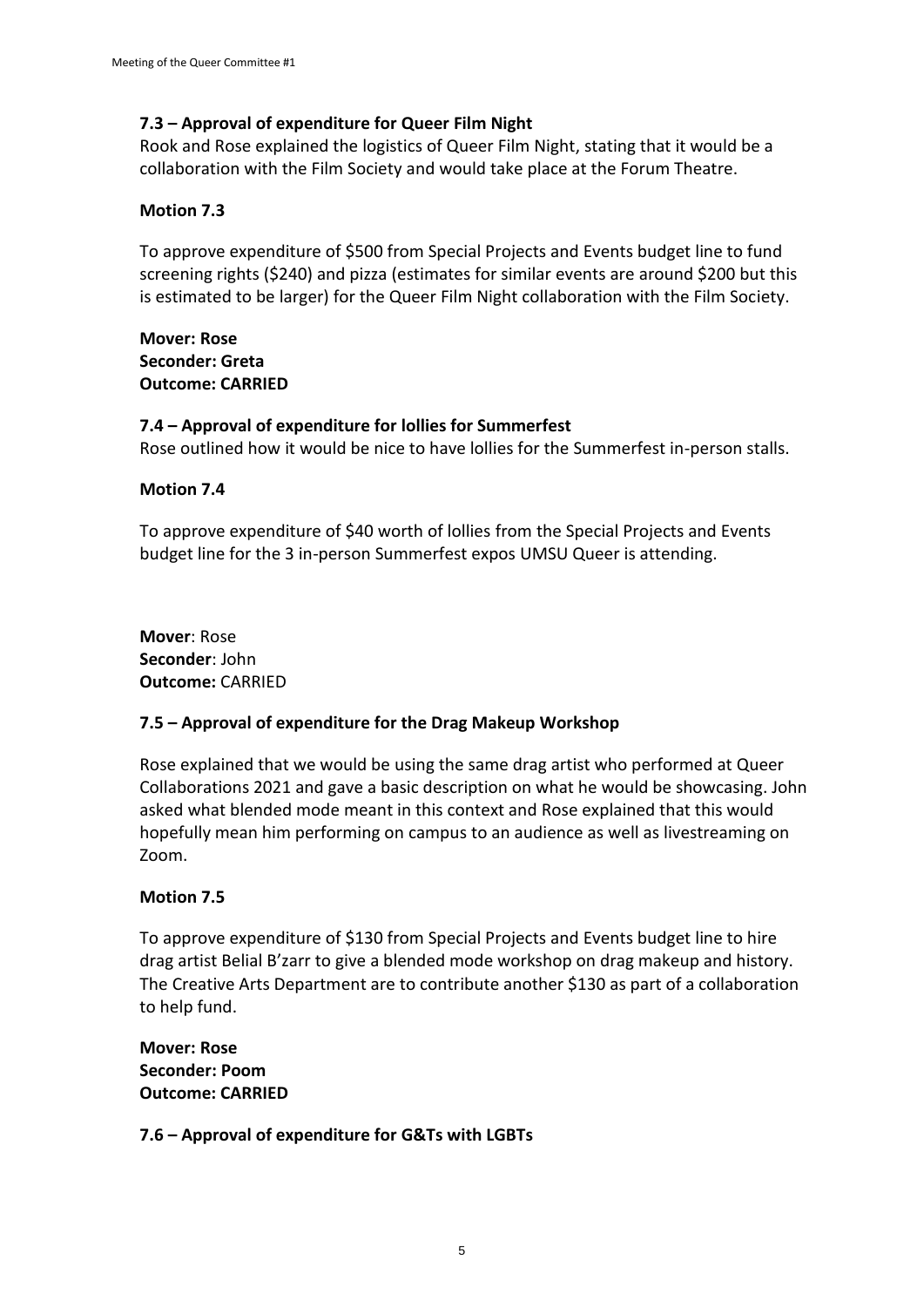Rose explained the logistics of G&Ts with LGBTs and broke down the various costs associated. Andrew inquired into the pay of the COVID marshals and Rook explained that \$30 per hour was the standard rate for the pool of UMSU casuals that was being used. Greta questioned the ethics of the amount and Rook stressed that this was the amount determined by the Events team and that this was beyond a matter of the committee. Rose volunteered to bring up this as a point of discussion in the next student council meeting. Poom then asked how long the COVID marshal was expected to work for, as occasionally they are only there for the first 30 minutes of any given event. Rook stated that we were operating on the assumption that they would be there for the full hour but that COVID regulations were in flux at the moment.

Andrew then asked whether any committee members were able to act as a COVID marshal, with Poom and Greta volunteering in the Zoom chat. Some discussion was had about whether volunteering committee members could be compensated for this financially and Rook asked Rose to clarify with Events whether this was possible as he didn't believe that was an option. Greta then raised a question about how assignment of COVID marshals worked, expressing discomfort with marshals attending autonomous events for identities that they didn't belong to. Rook said that a few facilitators for the collectives had COVID marshalling training which may help with the problem but expressed that they didn't think it was a problem for something like G&Ts where we couldn't guarantee the Ida Bar staff were queer. Rose stated that this may have been raised previously by other OBs as an ongoing issue and expressed intent to look into it.

Andrew then asked if the event would run in a blended mode, to which Rook denied as the event is not successful on Zoom. Rose then emphasised that great pains were being taken to make sure the event was as safe as possible.

# **Motion 7.6**

To approve expenditure of \$2730 for G&Ts with LGBTs from the Special Projects and Events budget line for the year – around \$220 per event for drink vouchers and \$30 per event for COVID marshals.

### **Mover: Rose Seconder: Greta Outcome: CARRIED**

# **7.7 – Approval for Queer Space supplies**

Rose went into brief detail about the type of supplies necessary for the Queer Space to run.

# **Motion 7.7**

To approve expenditure of \$870 for the year for menstrual products, snacks, coffee/tea/milk, and sexual health products for the Queer Space out of the Supplies and Maintenance budget line.